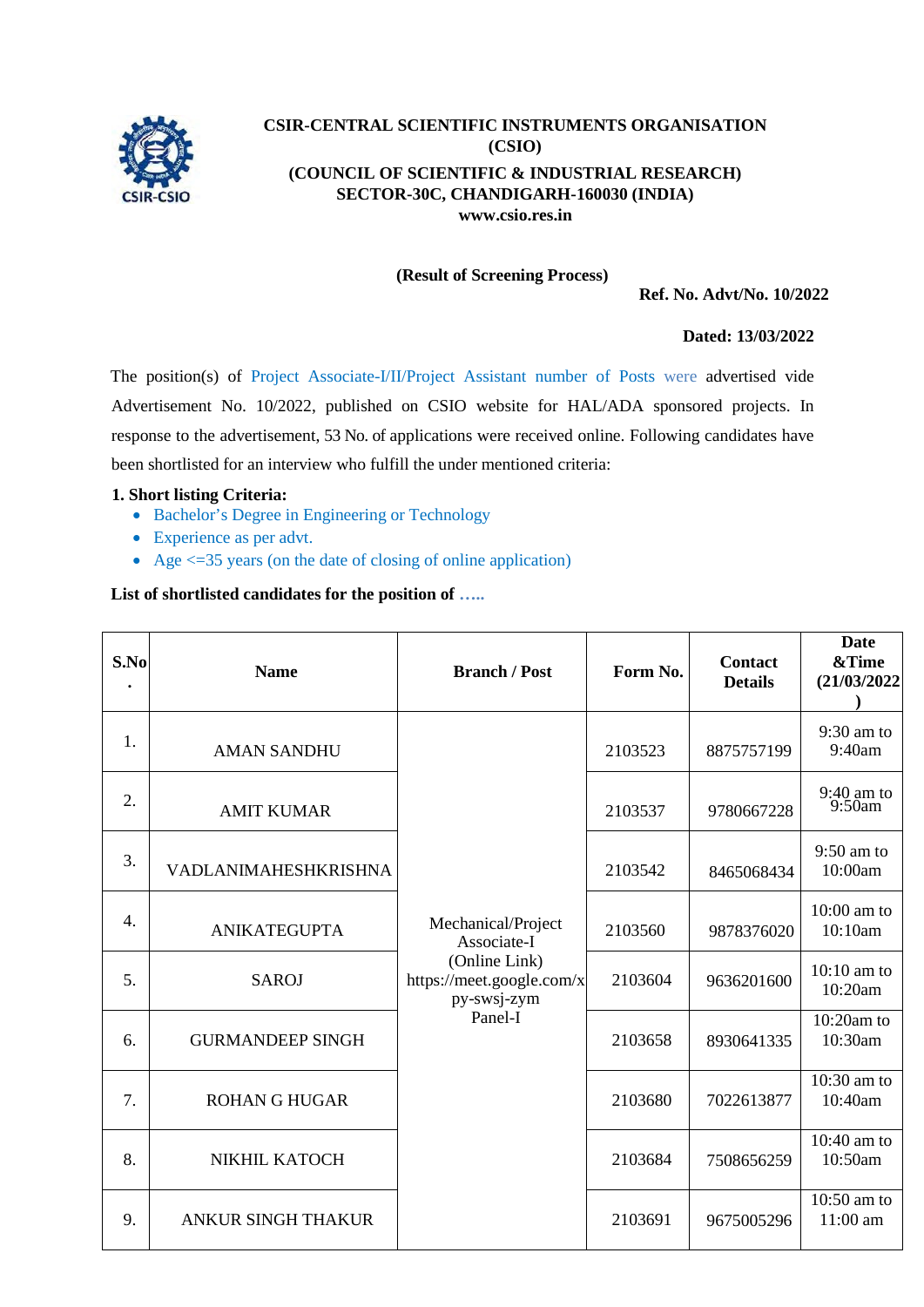| 10.       | <b>BAKIR</b>          |                                     | 2103716  | 8368195459     | 11:00 am to<br>11:10am                      |
|-----------|-----------------------|-------------------------------------|----------|----------------|---------------------------------------------|
| 11.       | <b>GOPAL KUMAR</b>    |                                     | 2103525  | 8875757199     | $11:10$ am to<br>11:20am                    |
| 12.       | <b>SANJEEV KUMAR</b>  |                                     | 2103566  | 8534932243     | 11:20 am to<br>11:30am                      |
| 13.       | <b>ABHISHEKGUPTA</b>  |                                     | 2103618  | 7733873411     | 11:30 am to<br>11:40am                      |
| 14.       | ARYAYUDHVEERSINGH     |                                     | 2103652  | 9548278344     | 11:40 am to<br>11:50am                      |
| 15.       | <b>ANURAG KALITA</b>  |                                     | 2103682  | 9706734166     | 11:50 am to<br>12:00am                      |
| 16.       | <b>SHIPRA VERMA</b>   |                                     | 2103709  | 7388785455     | $12:00 \text{ pm}$ to<br>12:10pm            |
| 17.       | <b>RANDEEP SINGH</b>  |                                     | 2103713  | 9468384878     | $12:10 \text{ pm}$ to<br>12:20pm            |
| 18.       | <b>SUKHVEER SINGH</b> |                                     |          | 7986796009     | $12:20 \text{ pm}$ to<br>12:30 pm           |
| S.No      |                       |                                     |          | <b>Contact</b> | $\Box$ Date &                               |
| $\bullet$ | <b>Name</b>           | <b>Branch / Post</b>                | Form No. | <b>Details</b> | <b>Time</b><br>(21/03/2022)                 |
| 1.        | <b>GUNDEEP SINGH</b>  |                                     | 2103533  | 8146377669     | $01:30$ pm to<br>$01:40 \text{ pm}$         |
| 2.        | <b>ANIKATE GUPTA</b>  |                                     | 2103562  | 9878376020     | $01:40$ pm to<br>$01:50 \text{ pm}$         |
| 3.        | <b>DEEPA SINGH</b>    |                                     | 2103615  | 7014184471     | $01:50$ pm to<br>$02:00 \text{ pm}$         |
| 4.        | <b>VIKAS</b>          |                                     | 2103698  | 8699125942     | $02:00 \text{ pm}$ to<br>$02:10$ pm         |
| 5         | <b>PANKAJ</b>         | Mechanical/<br>Project Associate-II |          | 9996657086     | $01:30$ pm to<br>01:40 pm                   |
| 6.        | <b>NITESH KUMAR</b>   |                                     | 2103644  | 9664485130     | $02:00 \text{ pm}$ to<br>$02:10 \text{ pm}$ |
| 7.        | ARYA YUDHVEER SINGH   |                                     | 2103653  | 9548278344     | $02:10 \text{ pm}$ to<br>02:20 pm           |
| 8.        | <b>SHIPRA VERMA</b>   |                                     | 2103668  | 7388785455     | $02:20 \text{ pm}$ to<br>02:30 pm           |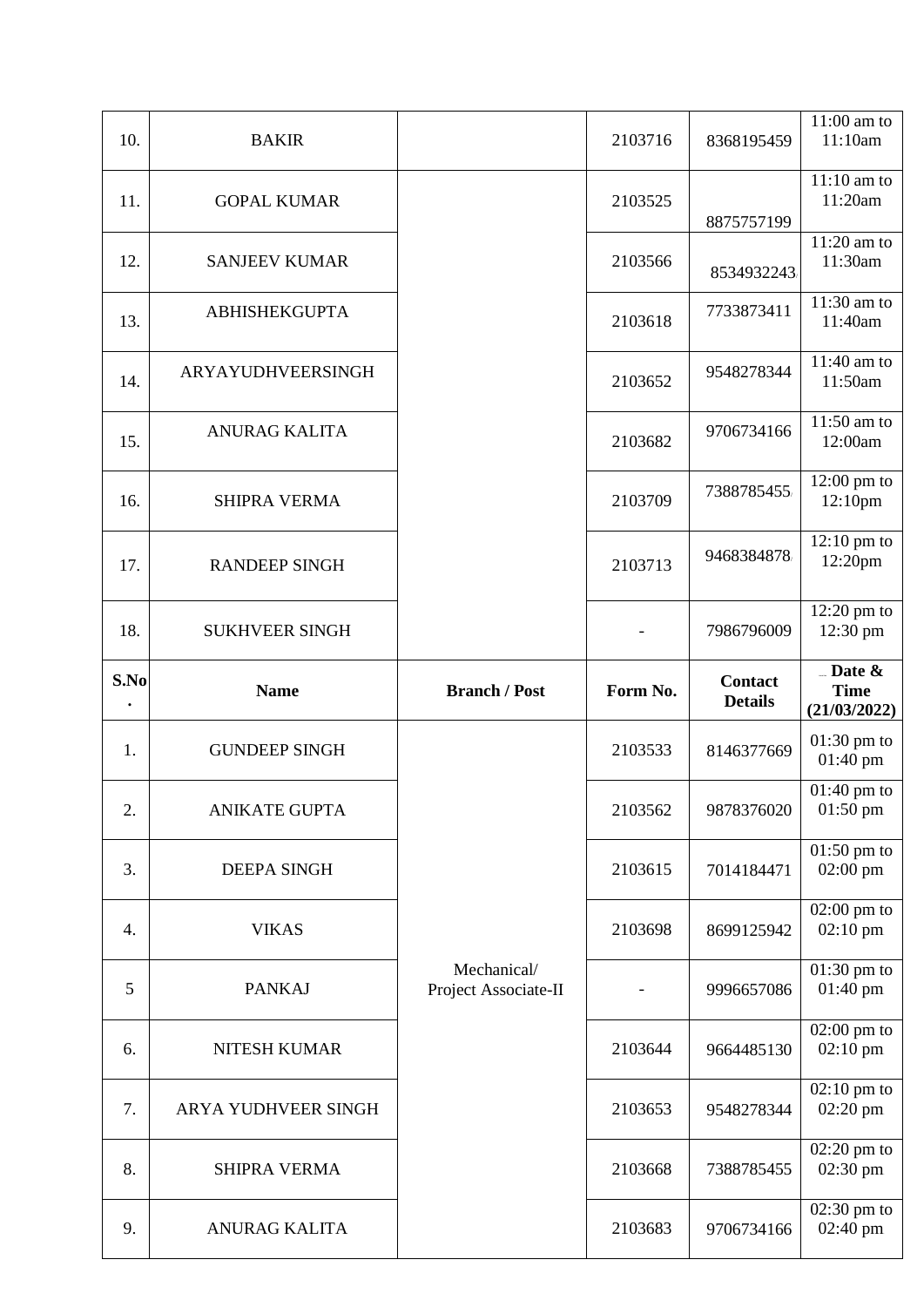| 10. | <b>MANOJ KUMAR</b> | 2103697                  | 09418582986              | $02:40 \text{ pm}$ to<br>$02:50 \text{ pm}$ |
|-----|--------------------|--------------------------|--------------------------|---------------------------------------------|
| 11. | <b>LALIT KUMAR</b> | $\overline{\phantom{a}}$ | 928343545                | $02:50 \text{ pm}$ to<br>$03:00 \text{ pm}$ |
| 12. | <b>SUBU BHASIN</b> | $\overline{\phantom{a}}$ | $\overline{\phantom{a}}$ | $03:00 \text{ pm}$ to<br>$03:10 \text{ pm}$ |

| S.No | <b>Name</b>                              | <b>Branch / Post</b>                                                                          | Form No. | <b>Contact Details</b> | Date & Time<br>(21/03/2022)          |
|------|------------------------------------------|-----------------------------------------------------------------------------------------------|----------|------------------------|--------------------------------------|
| 1.   | <b>NAVDEEP SINGH</b>                     | Electronics/Project<br>Associate-I<br>https://meet.google.co<br>$m/x$ be-chqq-xin<br>Panel-II | 2103692  | 8847369441             | $10:00$ am to<br>10:10am             |
| 2.   | MEENAKSHI SRIVASTAVA                     |                                                                                               | 2103699  | 7376303536             | 10:10 am to<br>10:20am               |
| 3.   | <b>UJJAWAL PRAKASH</b><br><b>BHUSAHN</b> |                                                                                               | 2103714  | 7042091656             | $10:20$ am to<br>10:30am             |
| 4.   | ARBHITA MANI TRIPATHI                    |                                                                                               | 2103701  | 7983224385             | 10:30 am to<br>10:40am               |
| 5.   | <b>MOHIT ARORA</b>                       |                                                                                               | 2103543  | 9996777392             | 10:40 am to<br>10:50am               |
| 6.   | <b>PRABHAKARAN</b>                       |                                                                                               | 2103548  | 7502886733             | 10:50 am to<br>11:00am               |
| 7.   | <b>SHIVANI KASHYAP</b>                   |                                                                                               | 2103571  | 9671552914             | $\overline{11}$ :00 am to<br>11:10am |
| 8.   | <b>VISHAL AGRAHARI</b>                   |                                                                                               | 2103690  | 07208139357            | $11:10$ am to<br>11:20am             |
| 9.   | <b>ANKIT KUMAR</b>                       |                                                                                               | 2103708  | 9999211773             | $11:20$ am to<br>11:30am             |
| S.No | <b>Name</b>                              | <b>Branch / Post</b>                                                                          | Form No. | <b>Contact Details</b> | Date & Time<br>(21/03/2022)          |
| 1.   | <b>JAYANT KUMAR</b>                      |                                                                                               | 2103559  | 9630903379             | 11:30 am to<br>11:40am               |
| 2.   | <b>MANDEEP KAUR</b>                      | Electronics/Project                                                                           | 2103634  | 8397909192             | 11:40 am to<br>11:50am               |
| 3.   | <b>BUSHRA PRAVEEN</b>                    | Associate-II                                                                                  | 2103664  | 9855543349             | 11:50 am to<br>12:00pm               |
| 4.   | <b>DINESH BABU K</b>                     |                                                                                               | 2103700  | 9688251057             | $12:00 \text{ pm}$ to<br>12:10pm     |